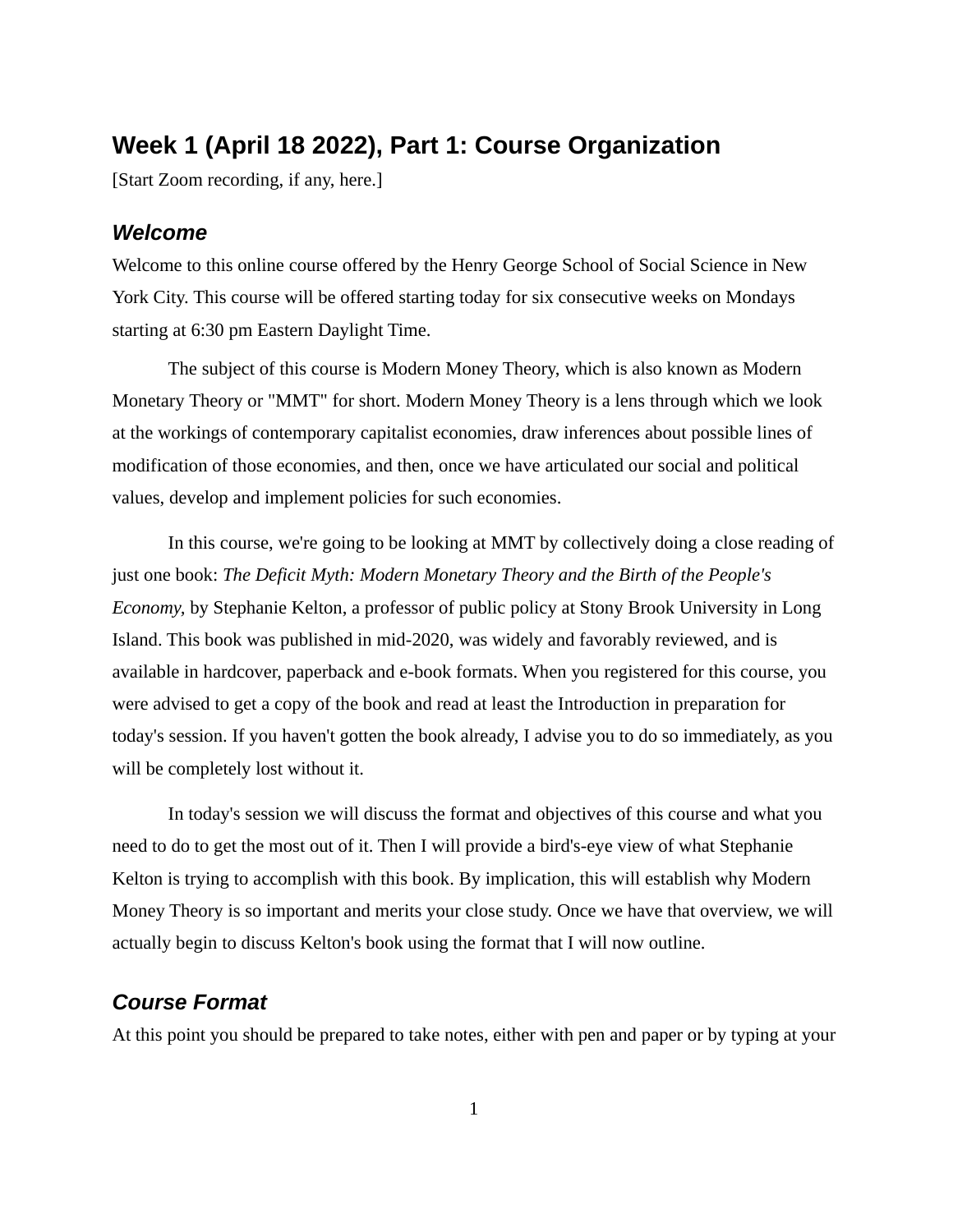computer keyboard. If you are typing, however, please make sure that you are muted in Zoom so that we don't hear your keystrokes.

## **What the Format of This Course Will** *Not* **Be**

This course will primarily *not* have a lecture format. Nor will this course rely primarily on slide presentations.

This is the third course I've presented or co-presented through the Henry George School. The first such course, an MMT-flavored macroeconomics course, was co-presented with Adam Rice in September 2019 -- in the "Before Times." It was presented at the Henry George School in Manhattan. You'd come off the street, sit down in a small auditorium, and hear Adam and myself speak and run through Google slides for the better part of 90 minutes. We assigned reading and published a fair sized bibliography which, if you as a student were really ambitious, would give you a deep understanding of MMT. But we had had little way to incentivize the majority of the students to actually do the reading. So much of the discussion on the part of the students came down to their *opinions* about MMT, as distinct from what *knowledge* of MMT we happened to convey or they managed to pick up from the reading.

I presented a second time in November 2020, this time more specifically on MMT. The pandemic was well under way, so this course was presented online via Zoom. But, otherwise, the course was structured much the same way: I lectured for 45 to 50 minutes, ran through slides, and had little way to guarantee that students did at least some of the reading. It became quite apparent that some of the students had strong opinions about MMT and felt free to express them regardless of whether they had done the reading or not.

When Ibrahima Drame, the Henry George School's Education Director, asked me to present again on MMT, I raised these concerns with him and we agreed that it would we worthwhile to try a new format for this online course.

# **What the Format of This Course** *Will* **Be**

This course will be more of a seminar than a lecture.

Prior to each of the five remaining sessions in this course, you will be assigned one or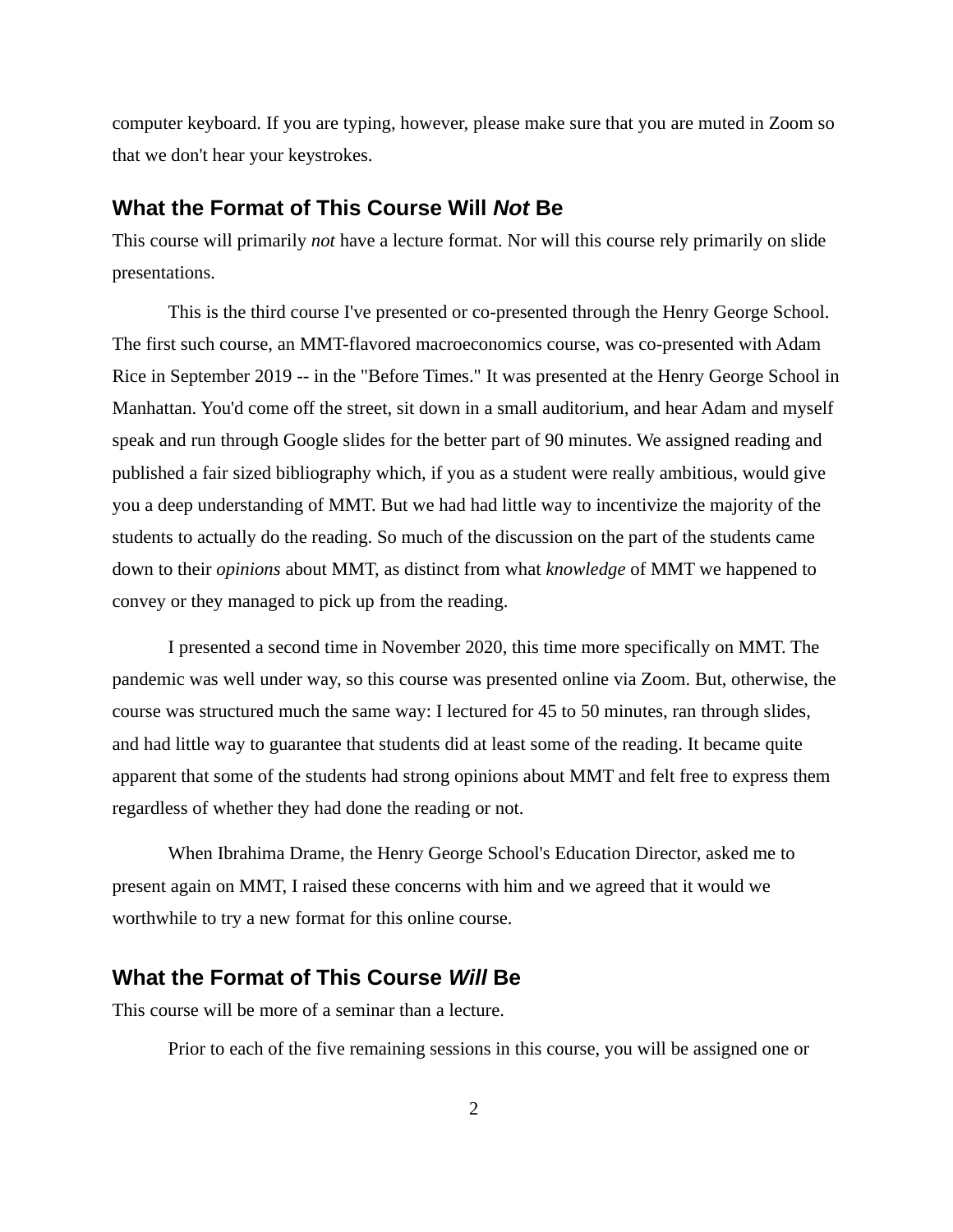two chapters in Stephanie Kelton's *The Deficit Myth*. I will also post a half dozen or so discussion questions which you will be expected to think about as you work through the reading assignments. Some of the discussion questions will be definitional, *i.e.,* they will ask you how to define a concept like, say, *monetary sovereignty*, that Kelton introduces in the week's reading assignment. Other questions will ask you to explain certain concepts Kelton discusses, such as the federal Job Guarantee. The questions will exercise your ability to articulate the MMT concepts much more than they will ask you to offer your personal opinion about those concepts.

In the remaining five course sessions, I will begin by speaking for no more than ten minutes. I hope that my opening remarks will *frame* the discussion and provide context for the approach Kelton is taking in the assigned chapters. I will probably not be preparing slides for these opening remarks, so you will simply have to take notes as I speak on camera.

We'll then move in to the heart of each week's session: Discussing the questions assigned in advance. I will pick one you off the course registration list and ask you the first of the discussion questions. If you've done the reading and know the answer, you'll provide it and we'll move on to someone else. If you haven't done the reading and have no idea what the answer is, you'll simply say, *"Pass,"* and we'll go on to another person. If, however, you have done the reading but don't feel that you know how to answer it, you will take your best shot at an answer. I'll try to coach you as to what parts of your answer are good and which parts need improvement. We'll go back and forth and try to firm up your understanding of the MMT concept. We may then pose the same question to other students as well.

We'll go through each discussion question in turn. You may not be called upon in every class session, but I'll be trying hard to make sure that no one leaves this course without having to answer at least one discussion question -- and probably more than one.

If we manage to go through all the pre-assigned discussion questions and have time left over, we'll open up for general discussion. You'll raise your hand in the Participants window. We'll call upon you in turn, but we will prioritize students who have not yet spoken in a given week's session.

This format is something we're trying for the first time. We don't know how successful it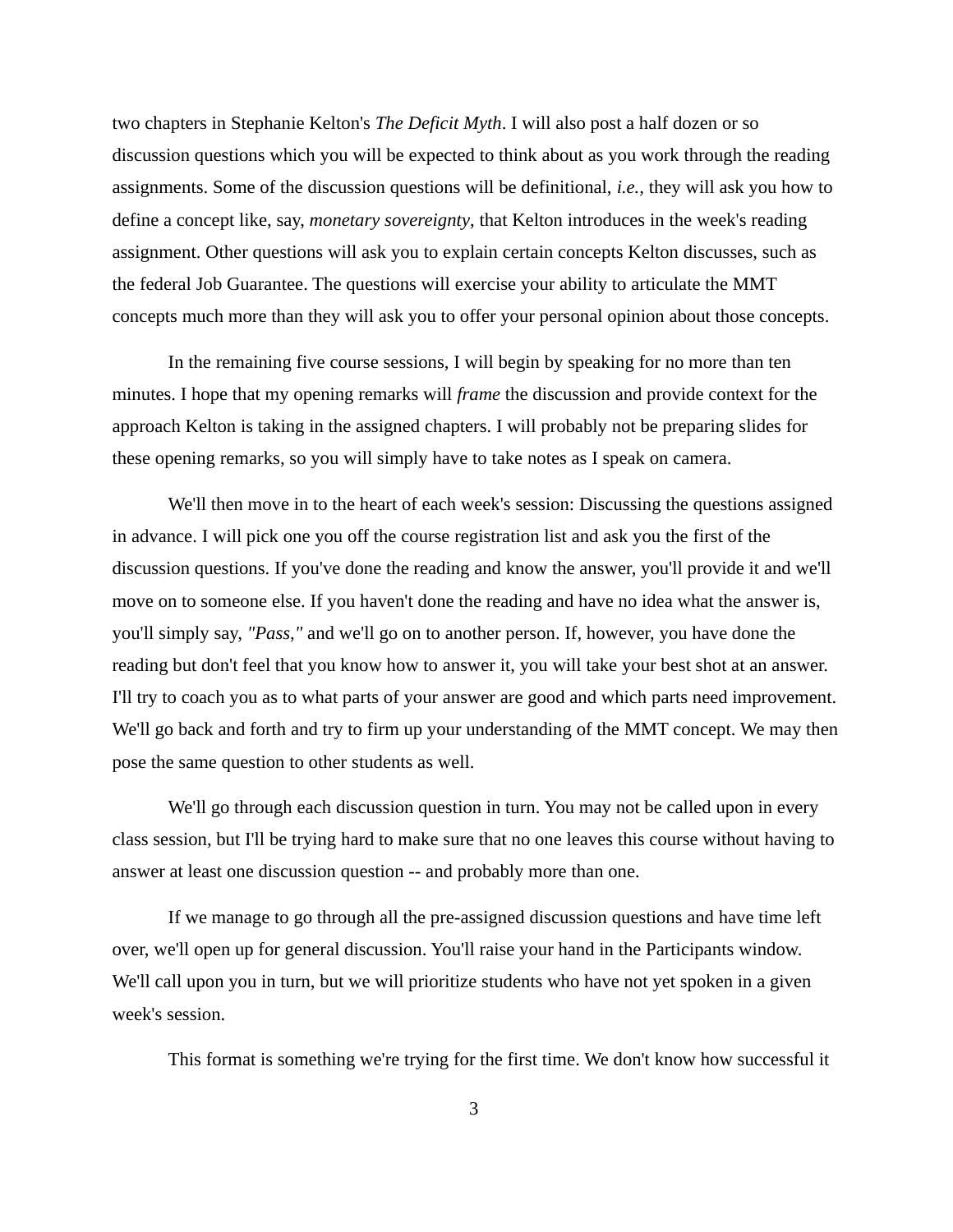will be. What we do know is that the more of you who do the readings and work through the discussion questions in advance of each class, the more informed and stimulating each class session will be.

## **Technologies Used in This Course**

Due to the continuing COVID-19 pandemic, this course is being taught online. So to take the course you have to be able to use the computer technologies that the Henry George School and I are using to present the course to you. Those technologies are Zoom and Slack.

#### *Zoom*

If you're actually seeing and hearing me now, then you have Zoom installed on your computer or phone and are probably familiar with its basic operation.

If you're like me, after two years of the pandemic, you probably have a love/hate relationship with Zoom. It has improved a lot over the past two years but still leaves much to be desired. It's a memory hog and takes a long time to load on my computer. When I, as presenter, am sharing my screen, I can see my screen but generally can't see you in the audience to get your reactions to what I'm presenting.

For the purpose of this course, I recommend that you use Zoom as follows:

- Use your real name (or, at the very least, you're real first name) in your Zoom description. I have a list of the names of everyone who has registered for this course and I will be calling upon each of you at one point or another during the course.
- Mute your microphone when you are not speaking. Unmute your mike just before you start speaking.
- If you are not already on camera, come on camera just before you start speaking. I recognize that people have mixed feelings about being on camera in online meetings. For one thing, the internet bandwidth required to carry live images is one of the things that makes Zoom a memory hog. For another, even if you are okay with people seeing you on camera, you may not be comfortable with people seeing your home, your family or the people you live with on camera.

However, I do ask you to consider this: If this were 2019, before the pandemic, and you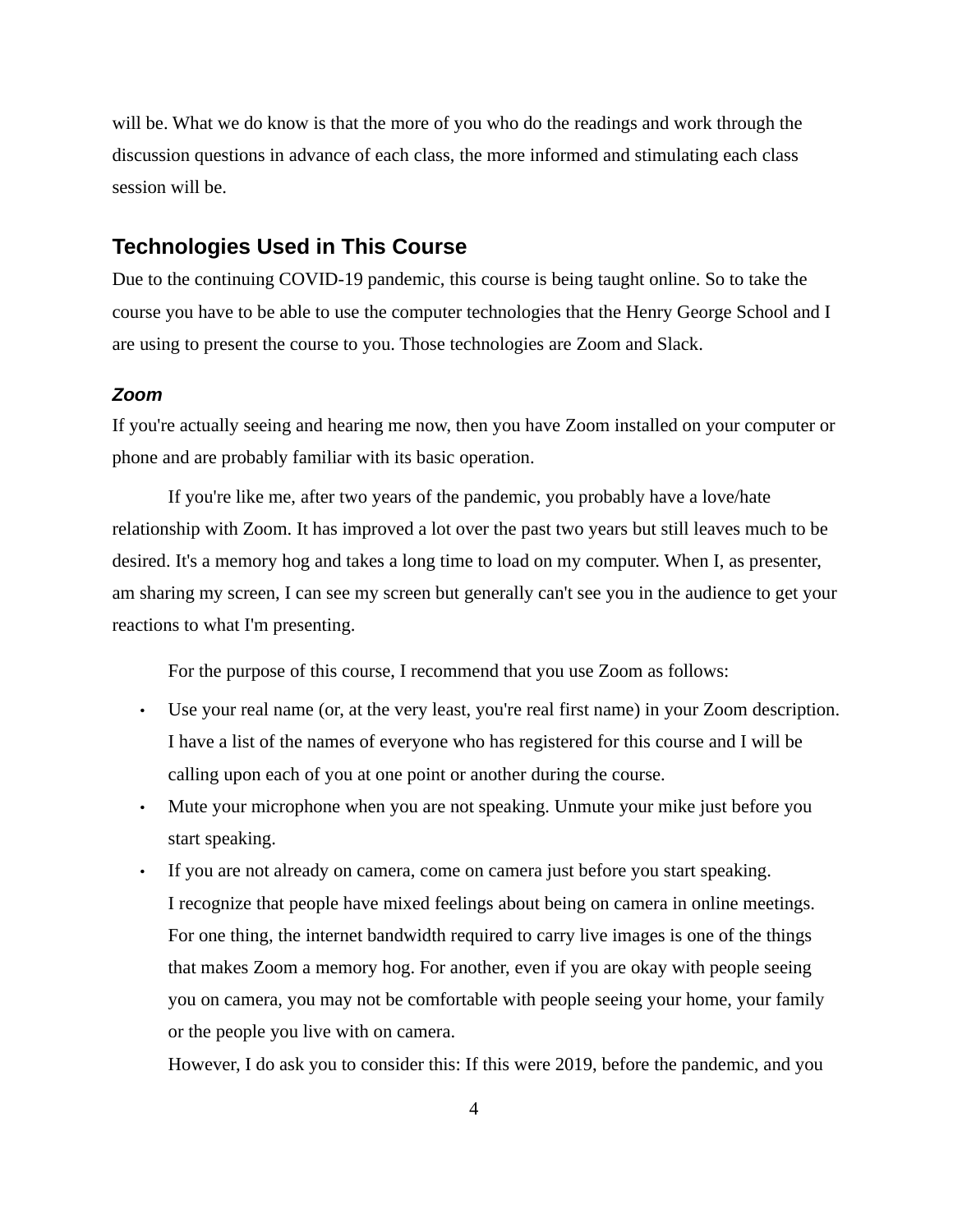were taking this course in the Henry George School's auditorium on East 38th Street in New York City, you would expect for the instructor and all your fellow students to be able to see your face at all times. For me, as the instructor, it would be essential to see your face for me to determine whether you were understanding the course material or not. This is true online as well. So I do ask that you come on camera when you are speaking. That includes when I direct a question to you in particular, as I will at some point during the course. Consider using a Zoom background if you are uncomfortable with the camera picking up details of your actual location.

• Chat window

Feel free to post in the chat window, but …

- Bear in mind that I or other participants may not be constantly monitoring the chat window and so might miss something you post there.
- What's posted in the chat window generally disappears when the Zoom session closes. So any information, such as a web link, which you want to be retained should be posted in the Slack channel, not just in Chat.
- Participants window

In much of this course I, as instructor, will be calling upon you to speak in response to the posted discussion questions. I will be calling on everyone in this manner at least once in the course. That means that when you have a question or want to lead the discussion in a certain direction, you should raise your hand in the Participants window in Zoom. We will try to call upon people in the order in which they raise their hands in the Participants window, but we also reserve the right to not call upon people if they've already spoken up once and other people have not.

#### *Slack*

During the course I (as the instructor) may need to communicate with the students and you as the students are likely to want to communicate with each other. In the past I've created mailing lists via Google Groups for this purpose, but few people have signed up.

So for this course we'll try something different: the web application known as *Slack*. Many workplaces now use Slack for chatrooms. I myself have mixed feelings about it because,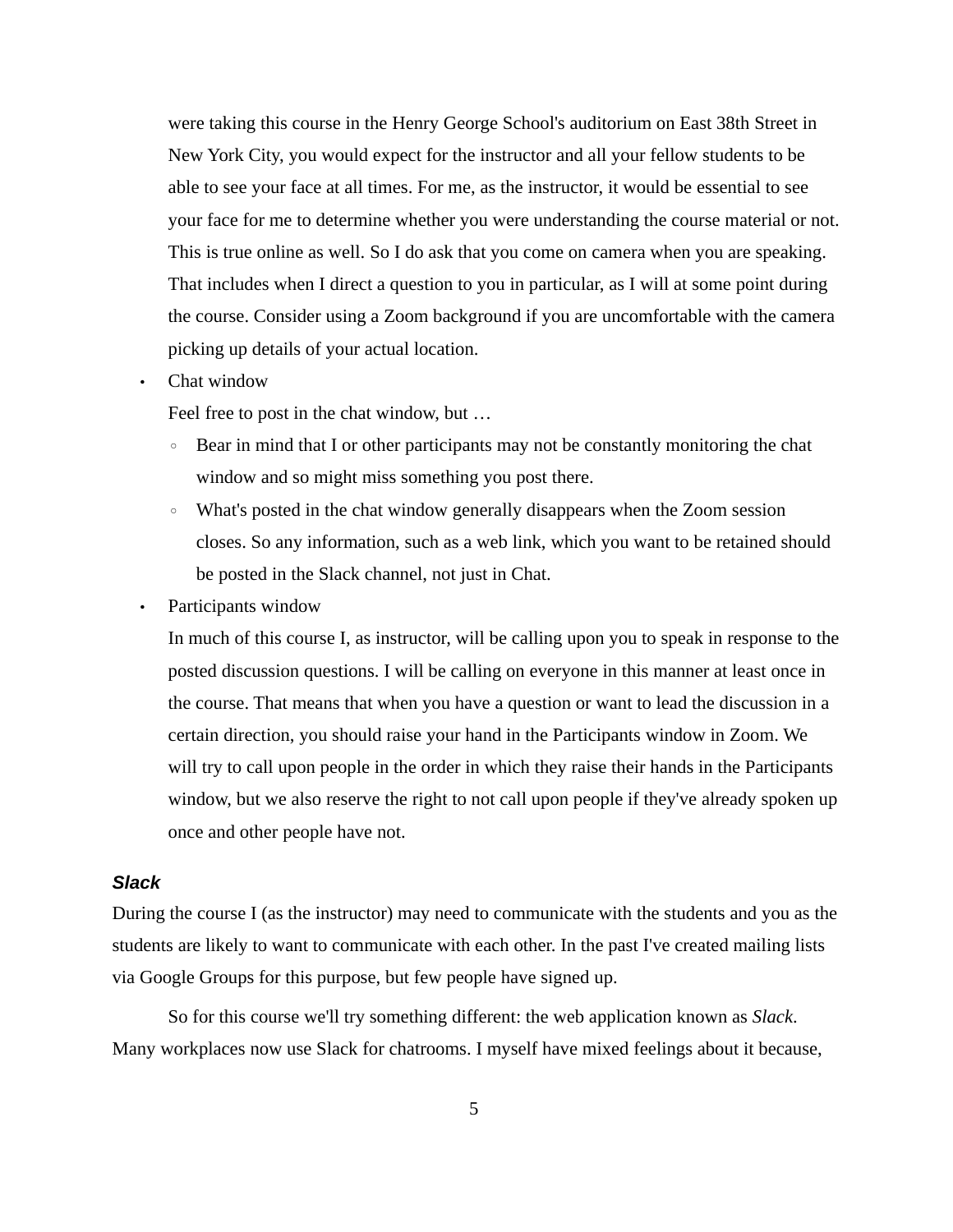like Zoom, it can be a memory hog. But a lot of people like it and are familiar with it, so we'll give it a try. Once you've installed Slack on your computer or phone (or both), you should go to this URL: [https://henrygeorgesc-mb03719.slack.com](https://henrygeorgesc-mb03719.slack.com/) and join the **do-deficits-really-matter** channel.

Each week's discussion questions will be posted in the Slack channel. You can discuss the answers to those questions with one another in the channel. You can leave questions for me in the channel as well. During the course I will pop into the channel several times a week and try to answer any questions you post there.

I recommend that if you have questions about the course material between our weekly sessions that you post them in the **do-deficits-really-matter** channel inside the **HENRY GEORGE SCHOOL OF SOCIAL SCIENCE** Slack app. I ask that you *not* send me Direct Messages in the Slack app unless you need some degree of confidentiality.

#### *Internet*

Each week's discussion questions will also be posted on a website which Adam Rice and I started for our HGSSS course in 2019. The URL for this course will be [http://lerner-minsky.org/resources/hgsss/202204-course/.](http://lerner-minsky.org/resources/hgsss/202204-course/) Each week's discussion questions will be found in its own file in PDF format. So, for example, the discussion questions for Week 1 (which we will discuss later this evening), will be found at <http://lerner-minsky.org/resources/hgsss/202204-course/week1-questions.pdf>.

In addition, I hope to post a PDF of my introductory comments for each week's session in the same directory as the discussion questions, but I'll only post those PDFs after our weekly session.

#### **Expectations of Students**

If by now you have come to the conclusion that we are setting higher expectations for you as a student than you have encountered in previous courses -- whether at Henry George or elsewhere -- your conclusion is correct.

Granted, there's no final exam, no essay requirement and no academic credit is being